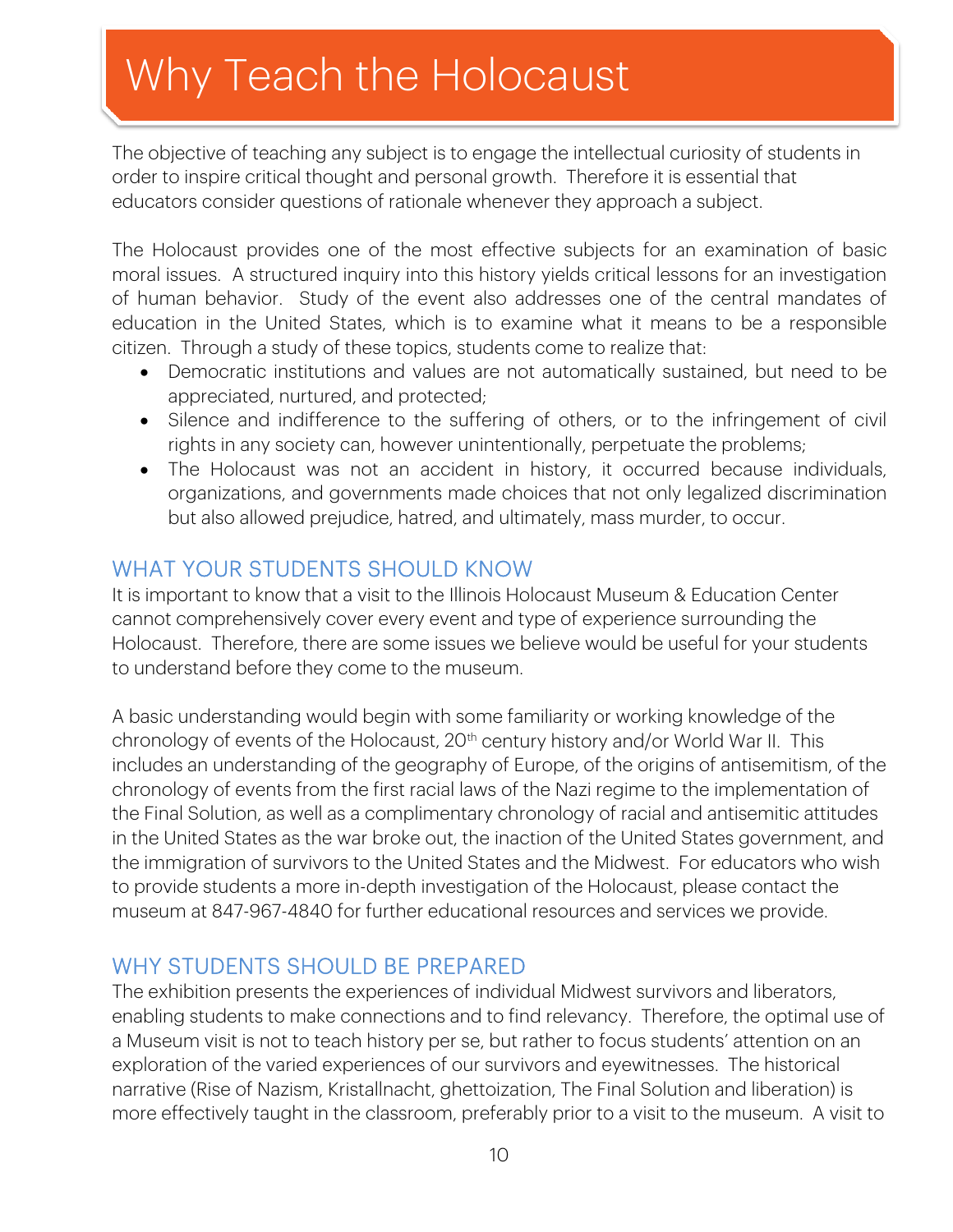our museum should serve to enhance and reinforce your existing curricula about the Holocaust, and build upon the curricula by exploring the lessons and applicability of the Holocaust, to broader issues or hatred, indifference, and genocide.

## Focus Student Learning: Guide to the Karkomi Holocaust Engage with History Exhibition

Throughout the Karkomi Holocaust Exhibition, students are able visualize personal history through artifacts, photographs, and testimonies of eyeitnesses.. Students will come away with context of the history of the Holocaust, as well as historical themes and topics connecting the lessons of the Holocaust with the present. There are many ways one can utilize the exhibition space to enhance your students' visit.

Students can either think chronologically or thematically analyzing the bigger questions leading to discussion during and post-field trip.

#### Karkomi Holocaust Exhibition: Key Questions and Themes by Gallery.

#### Gallery 1: The World Before

Jewish life and community before the war were diverse and rich. Ideological, cultural, political, and regional differences ran deep, but most Jews shared a common heritage, set of values, and traditions. The right walls depict photos of typical family life; while the left walls reflects religious life...

#### Gallery 2: The Rise of Nazism

After losing World War I, Germany was forced under the Versailles Treaty to give up territory, pay reparations, and reduce its army. Germany suffered an economic and social depression in the late 1920's that set the stage for the rise of Nazism and Hitler's ascent. He promised to help Germany by eliminating its "enemies": Communists, liberals, and Jews.

#### Key Questions

ī

*Gallery 1 and 2: Look at the photographs and artifacts on the walls. What can you find that tells us how the Jewish community lived before the Holocaust?* 

*Gallery 2: After watching the video and viewing the large photographs on the wall, what can you tell us about the environment in Germany following WWI?* 

*How were conditions ideal for someone like Hitler and the Nazi Party to rise to power?*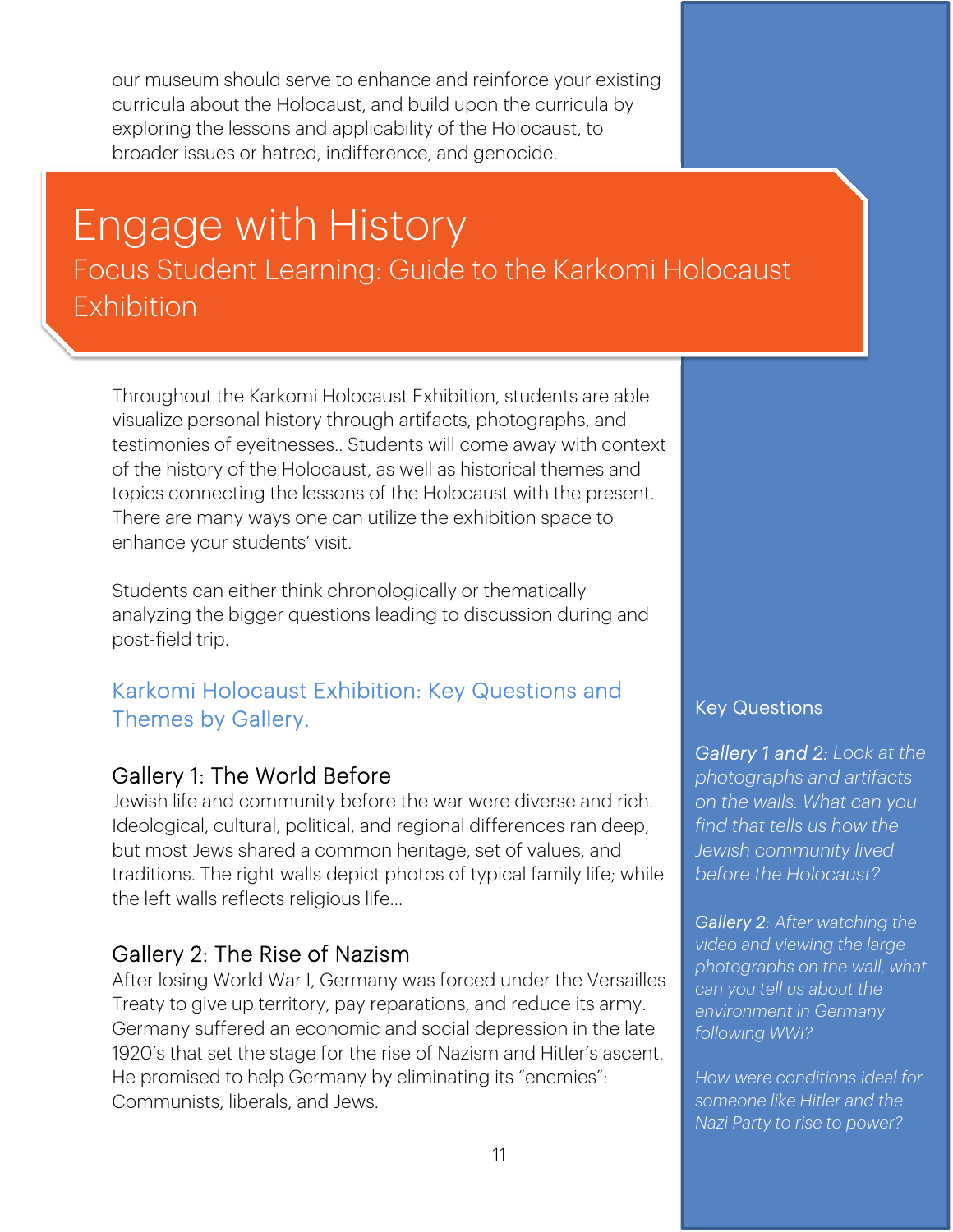## Gallery 3: Life Under the Nazism

.

In the five years from 1933-1938, over 400 discriminatory laws and decrees against the Jews and other victims of Nazism were passed. On the jagged walls to your right are the first wave of Nazi anti-Jewish laws used laws to isolate Jews, make their lives increasingly unbearable, and convince them to "voluntarily" leave Germany. The curved wall on the left shows the Jewish response bending but refusing to break, while many still believed that life would return "to normal."

#### *Featured Artifacts:* Wall of Passports—October 5, 1938

Jewish passports were invalidated. Jews who needed a passport for emigration purposes were stamped with the red letter "J" (*Jude*-Jew). Additionally, Jews with first names of "non-Jewish" origin had to add "Israel" if male and "Sara" if female ,so that they could be easily identified

#### Gallery 4: *Kristallnacht*: The November Pogroms 1938

For two days, Nazis unleashed an unprecedented assault on the Jewish communities of Germany, Austria, and the Sudetenland. These attacks became known as *Kristallnacht*—the "Night of Broken Glass." With cooperation from the local population, police, and fire brigades, Nazis smashed windows, vandalized storefronts, burned down over 1,000 synagogues, and arrested 30,000 Jewish men and sent them to concentration camps. Panic-stricken, Jews searched for countries of refuge, but many had already closed their borders. Step onto the cracked glass floor and watch the synagogue doors as projections of synagogue interiors and exteriors before and after *Kristallnacht*  are shown.

#### Gallery 5: World's Response

Newspapers, headlines, and dates are displayed in this area highlighting the coverage of the Nazi violence. *Kristallnacht* convinced Jews of the need to emigrate, but immigration restrictions from many countries, financial roadblocks, and German bureaucracy created obstacles. In 1939, ninety-five percent of Americans disapproved of the German regime, but fewer than 5 percent supported changing the system to allow more refugees into the country.

#### Key Questions

*Gallery 3: Explore the artifacts, and photos on the curved wall to the left. Find examples of how the Jews might have resisted and responded to what was happening during this time. On the jagged wall to the right, find examples of how Nazis excluded Jews from German society?.* 

*What are the types of choices Jews had to make during this time? Why did some Jews leave? Why did others choose to stay?* 

*Gallery 4: Kristallnacht is often identified as a "turning point" in the history of the Holocaust. From what you read and observed in the gallery, what do you see that supports this idea?* 

*Where do you find examples of changing attitudes and treatment toward Jews?* 

*Gallery 5: Explore the gallery amd find evidence that the world knew about the environment in Germany?* 

*What examples can you find of the obstacles to both emigration and immigration that Jews faced?*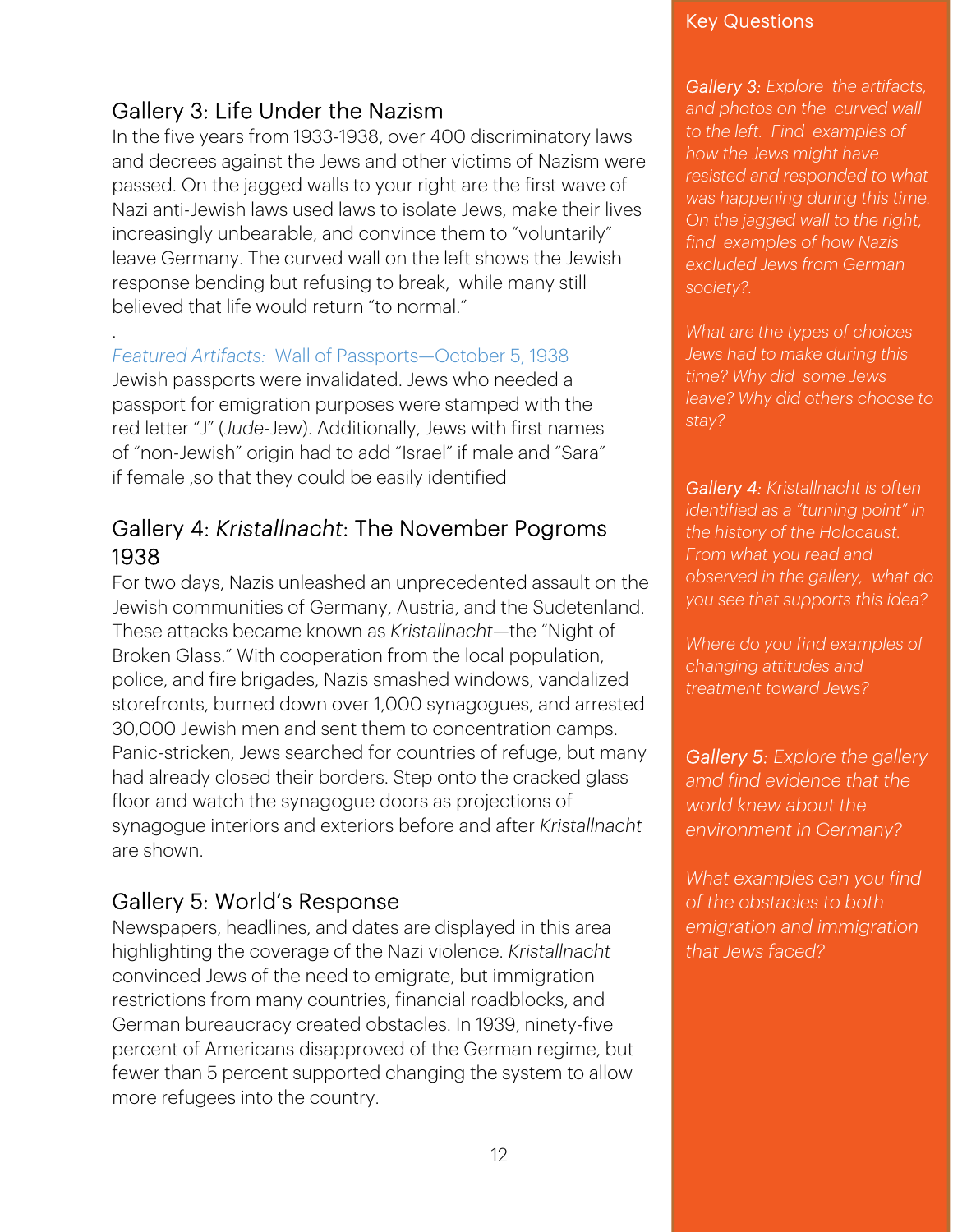## Gallery 6: The World at War

Germany invaded Poland. Two days later, France and Britain declared war on Germany. World War II began. The Nazis conquered neighboring countries with two objectives: *Lebensraum*—living space for the "superior" Aryan population and racial domination of non-Aryans. The video on the wall shows how rapidly the Nazis advanced and occupied Europe. The lower right screen shows the number of Jews living in Nazi-controlled areas.

## Gallery 7: Mosaic of Victims

The Nazis targeted a number of diverse groups that they considered racial, biological, political, or social threats or burdens on society. Note the propaganda defining the Aryan race and "perfect" characteristics. The tile wall shows a photo of a "euthanasia" (mercy killing) facility at Hadamar where Nazis murdered their first victims, German people with physical, mental, and cognitive disabilities. This was the first time the Nazis used gas to murder civilians. Note that trained doctors were involved in the killing.

#### Gallery 8: Nazi Racism Spreads 1939-1941

By occupying Western Europe, the Nazis used both military force and the cooperation of local populations to rapidly implement anti-Jewish laws that had taken years to establish within Germany. Jews throughout Nazi-occupied Europe were forced to wear identification badges in the form of a yellow star to humiliate and isolate them. The badges ultimately made it easier to identify Jews for deportation to camps. Note the yellow Stars of David and look behind the bookcase that replicates the secret entrance where Anne Frank's family and others hid.

## Gallery 9: Ghettos

With the conquest of new territories throughout Europe, millions of Jews and non-Jews came under Nazi control. The Nazis created ghettos to isolate and contain these populations, creating horrific conditions that killed many in these captive communities. This gallery is modeled after the ghettos of Warsaw, Lodz, and Krakow in occupied Poland and highlights the conditions and resistance within the ghettos. Notice the sloping and cobblestone floor as you descend further into the exhibition.

#### Key Questions

*Gallery 6: Watch the video map,.* 

*What significant challenge does the occupation of Europe present for the Nazis?* 

*Gallery 7: What non-Jewish victims were targeted during the Holocaust?* 

*How did the Nazis misuse science to justify the killing of people with disabilities?* 

*Gallery 8: Find examples of the measures Nazis took to increase the isolation of the Jewish population in the West.* 

*Where do you see examples of resistance or response Jewish people took to defy Nazi policies?* 

*Gallery 9: What do the artifacts and photographs tell you about the conditions in the ghettos?* 

*What measures did they Nazis take to isolate the Jewish community from the rest of the population?* 

*Explore the gallery. Can you find examples of resistance?*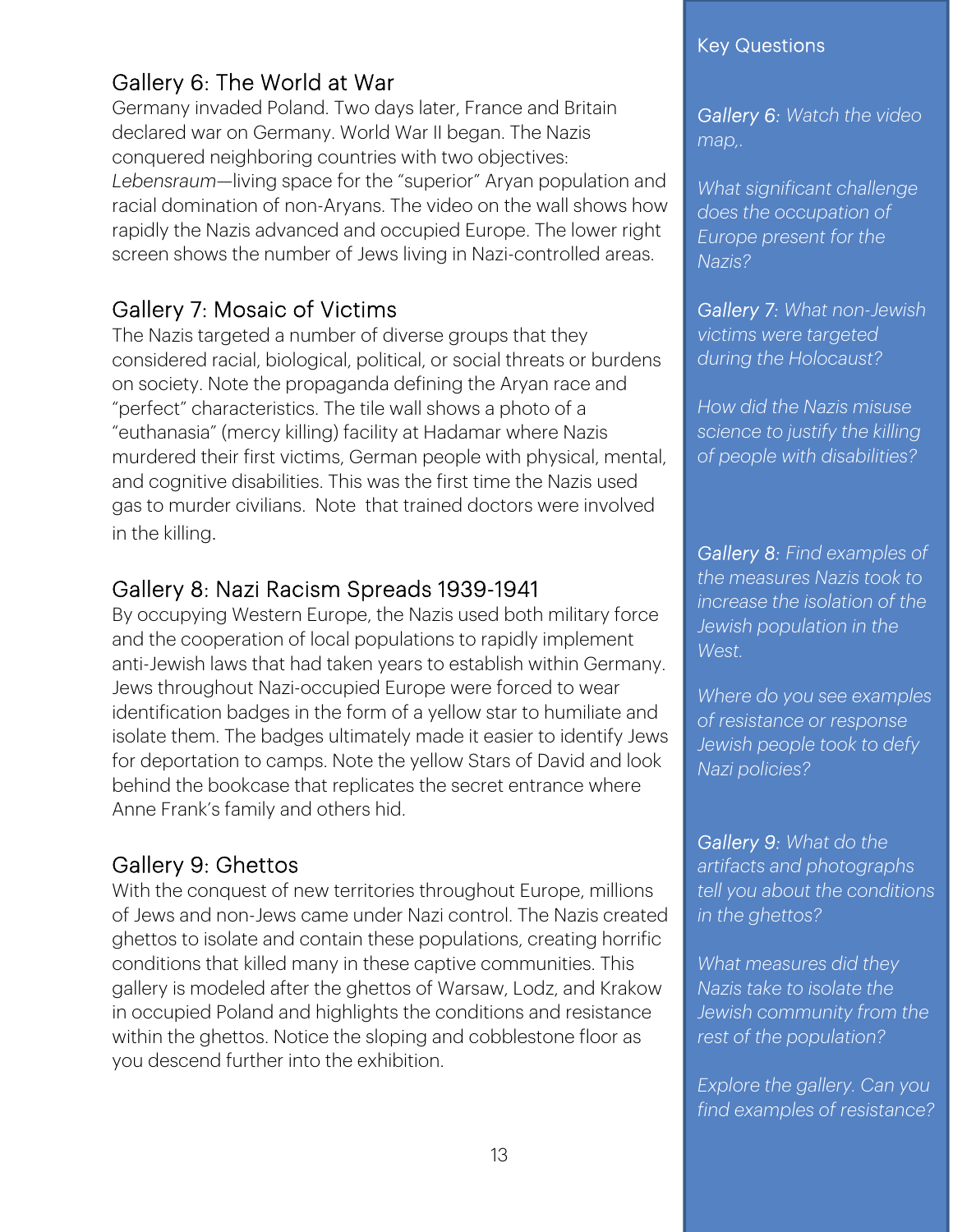## Gallery 10: Movement East: Mass Murder

Germany's invasion of the territories of the Soviet Union added more than five million Jews under Nazi control. The Nazis were no longer satisfied with their policy of ghettoization and implemented a plan that called for the mass murder of all Jews, which became known as "The Final Solution." Three thousand members of the *Einsatzgruppen*, special killing units, often supplemented by local auxiliaries and even ordinary citizens, were sent from town to town to confiscate propert, and then systematically murder Jews, Roma, and others in mass shootings.

#### Gallery 11: Wannsee Conference: **January 20, 1942**

For 90 minutes, fifteen Nazi officials met to ensure the cooperation of various administrative departments in the implementation of the "Final Solution to the Jewish Question." In addition to sending mobile killers to stationary victims, the murders became industrialized, and Jews were brought by railroad cars to stationary killing centers. The chart on the wall shows the number of Jews (11 million total) who were targeted in conquered Nazi countries and in countries slated to be conquered. Folders show the education levels and pre-war professions of the Nazi officials present at this meeting.

#### Gallery 12: Deception

The Nazis used deception to mask their intentions to the victims and to the public. Deception was a major tool which made it nearly impossible for the victims to imagine that a sophisticated and civilized nation had decided to murder all the Jews of occupied Europe. The glass wall features several different euphemisms used by the Nazis to mask their intentions.

## Gallery 13: Deportation & Railcar

This circular area marks the transition between the two buildings of the Museum. Listen to Survivors' personal accounts of deportation and catch your first glimpse of the railcar. This is a typical rail car used during deportations, which might hold between 80 to 100 people for days. You may choose to go inside or walk around. We give our visitors a choice, but remember that the victims did not have one. Please be respectful and quiet while in the railcar.

#### Key Questions

*Gallery 10: Look at the photographs in the gallery,. Who do you think is the photographer of the photos on the wall? Why do you think these photos are being taken?* 

*Who do you see in the photos? Look in the foreground. What don't you see?* 

*What is the significance of these photographs?* 

*Gallery 11: Look at the diagram of the attendees, what were their professions before the war? Why is this important to note?* 

*Gallery 12: What language do you see in the gallery to show how the Nazis hid their crimes?* 

*Gallery 13: Watch the videos and view the railcar, what were the conditions like during deportation to the camps?*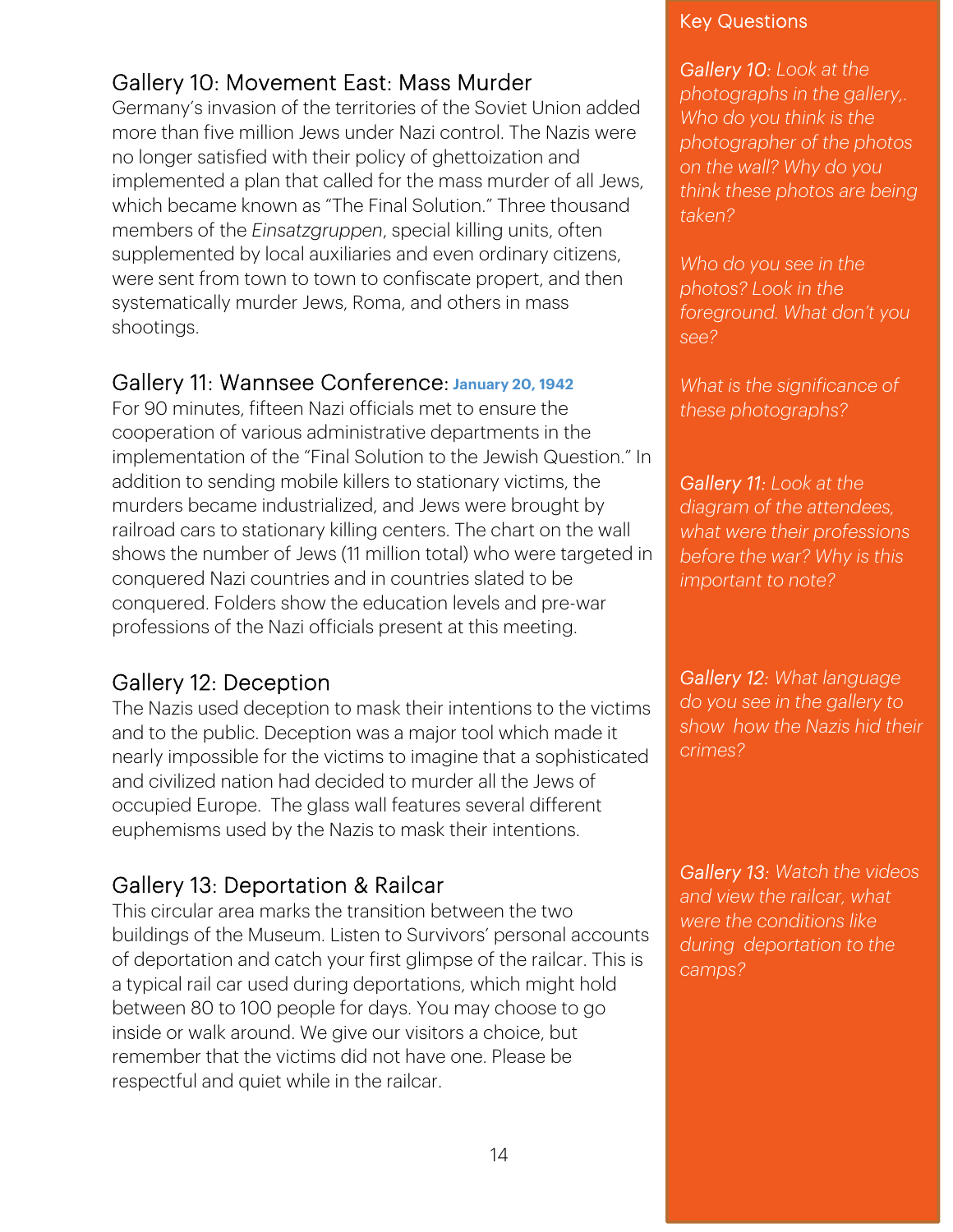## Gallery 14 & 15: Death Camps

Between 1933 and 1945, more than 40,000 camps and internment sites were established in Nazi-occupied Europe. To facilitate "The Final Solution," six of the camps were developed with a goal of mass murder. Many of these killing centers used gas chambers and crematoriums, like the model in the middle of this room. Families were separated after arrival, and individuals were selected to work or to die. More than three million Jews and hundreds of thousands of non-Jews were murdered in these killing centers. Look at the display of shoes from the camps, a stark reminder of the millions of people killed during the Holocaust. The brief videos and artifacts here demonstrate how prisoners strived to maintain their humanity despite the desperate conditions.

#### Gallery 16: Resistance

There were many forms of resistance to Nazi oppression. Jews chose to stand up through spiritual, cultural, and armed resistance. They resisted by following religious traditions, clandestinely creating clothes, keeping objects that were important to them. Others chose armed resistance. Some Jews became partisans fighting against the Nazis. Many of the artifacts in the gallery represent the different choices they made to maintain their dignity.

## Gallery 17: Getting the Word Out

Knowing did not mean believing – and believing did not translate into action. A significant psychological shift was required for the world to comprehend the unprecedented scope of the Holocaust. Some chose to take risks and try to inform governments and the public what was happening to the Jews across Europe. Jan Karski risked his life to enter ghettos and camps to see for himself. He traveled to England and the United States to tell them of the atrocities committed against the Jews. The world still did not comprehend the severity of the situation and his words did not translate into action.

## Gallery 18 & 19: Rescue/Collaboration

Look at the wall on the right to see how the collaboration of individuals, governments, institutions, and industries supporting

#### Key Questions

#### *Gallery 14 & 15:*

*Explore the gallery and listen to the testimonies of survivors.* 

 *Why do you think the Museum chose to display one of each item, e.g.: shoe, bowl, spoon, rather than a large pile of objects?* 

*Gallery 16: Explore the gallery looking at the different forms of resistance. What choices did Jews make to maintain their dignity?* 

*Why were these objects important to the survivors?* 

*What do they represent?* 

*Gallery 17: Read the story of Jan Karski, what did he use to inform the public of the atrocities?* 

*Why did Karski choose not to stand by? Why did the Museum highlight this man?* 

*Gallery 18 & 19: Who were rescuers?* 

*Who were collaborators?* 

*Where and how was rescue carried out?*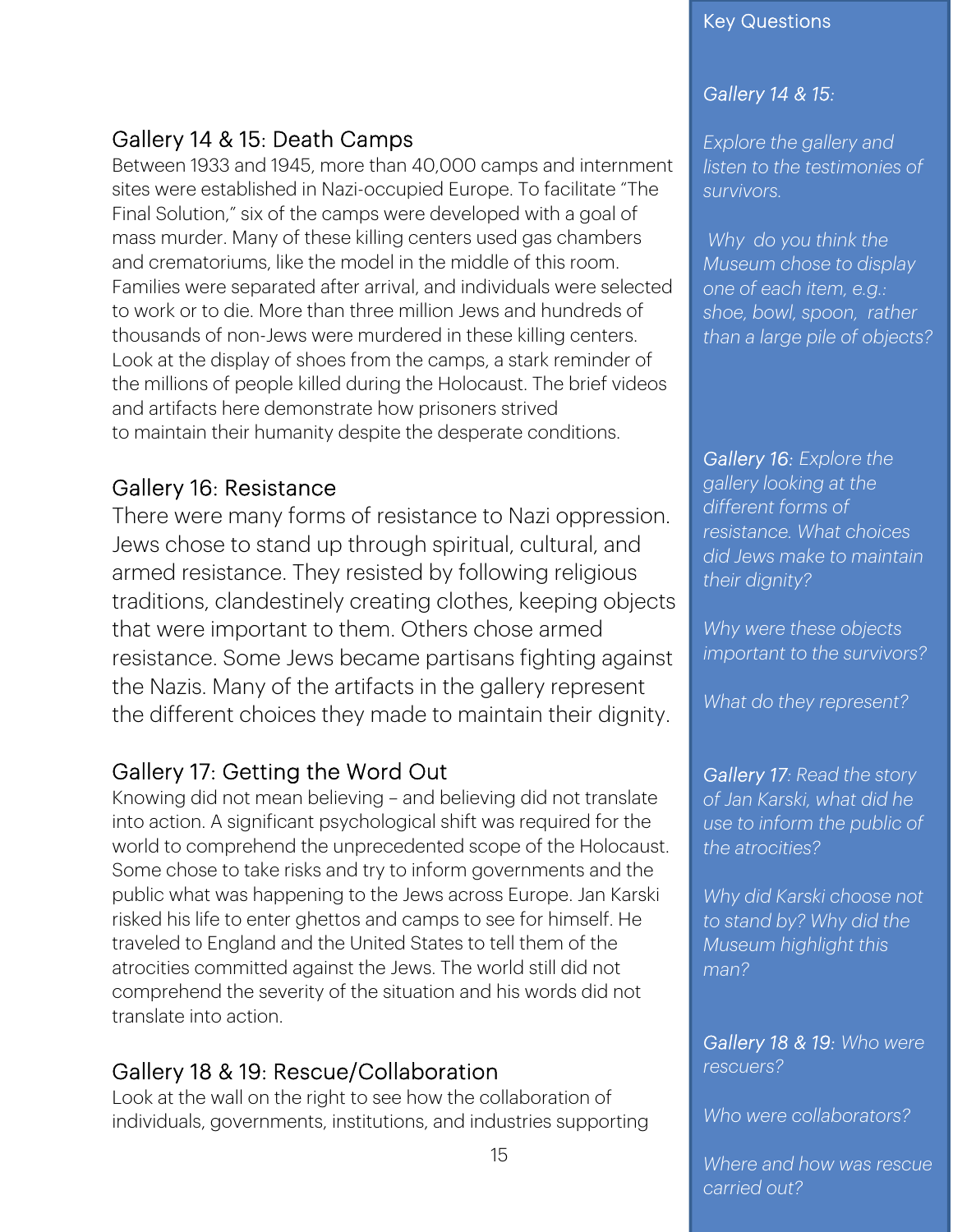anti-Jewish policy were critical to the implementation of genocidal policies throughout occupied Europe. On the left wall, observe several rescuers, including a diplomat, a business person, and a young teenage girl—the exceptional few throughout occupied Europe who risked their lives to save Jews.

#### Gallery 20: Death Marches

As Allied armies advanced and Nazi defeat was inevitable, thousands

of prisoners were forced to evacuate camps in the East on foot in death marches toward the interior of the German Reich. Thousands died of exhaustion and exposure. Note the map that shows both the pre-war Jewish population and the number of Jews murdered.The floor ascends as you enter the "Light Side" of the exhibition

## Gallery 21: Liberation

Allied forces who had come to defeat the Nazis, did not expect to liberate prisoners. Battle-weary soldiers could not imagine the horror and sights of the camps. The floor below contains authentic artifacts and replicas of Nazi paraphernalia representing the"stomping out" of Nazi rule. Listen to the testimony of liberated prisoners and their liberators.

## Gallery 22: Return to Life

When World War II ended, the Jewish Survivors of the Holocaust were free, but their homes were destroyed and many of their family members and friends had been killed. They chose to look to the future, calling themselves the "Surviving Remnant."

#### Gallery 23: Political Aftermath

The United States, Great Britain, the Soviet Union, and France established an international military tribunal that set, for the first time, binding legal criteria for the prosecution of perpetrators of crimes against humanity, war crimes, and crimes against peace. Between 1945 and 1949, a series of additional trials took place in Nuremberg to try doctors, judges, business people, and high-level government officials. Many of those found guilty received short prison sentences or no penalty at all. The trial of Adolf Eichmann in 1961 in Israel was the first time that Survivors were given a platform to speak. Widely covered in the press, on live radio broadcasts, and international television, the trial helped to establish a worldwide consciousness of the Holocaust.

#### Key Questions

*Gallery 18 & 19: Listen to the testimony of the rescuers and those they saved. Why do you think rescuers did what they did?* 

*Gallery 20: What do you think was the Nazis' goal(s) in carrying out the death marches?* 

*Gallery 21: What do you think "liberation: meant to the survivors? How do you think they felt?* 

*Listen to the survivor stories. What were the hardships of liberation?* 

*How did the Allies react when liberating the camps?* 

*Gallery 22: Explore the artifacts and photos. What are some of the struggles survivors had after the war?* 

*What was life like in the DP camps?* 

*What choices did they have to rebuild their lives?* 

*Gallery 23: Explore the gallery. Who do you think justice serves? Can justice be possible in the aftermath of atrocity?* 

*How can you achieve justice when only the leaders are convicted of the crimes?*